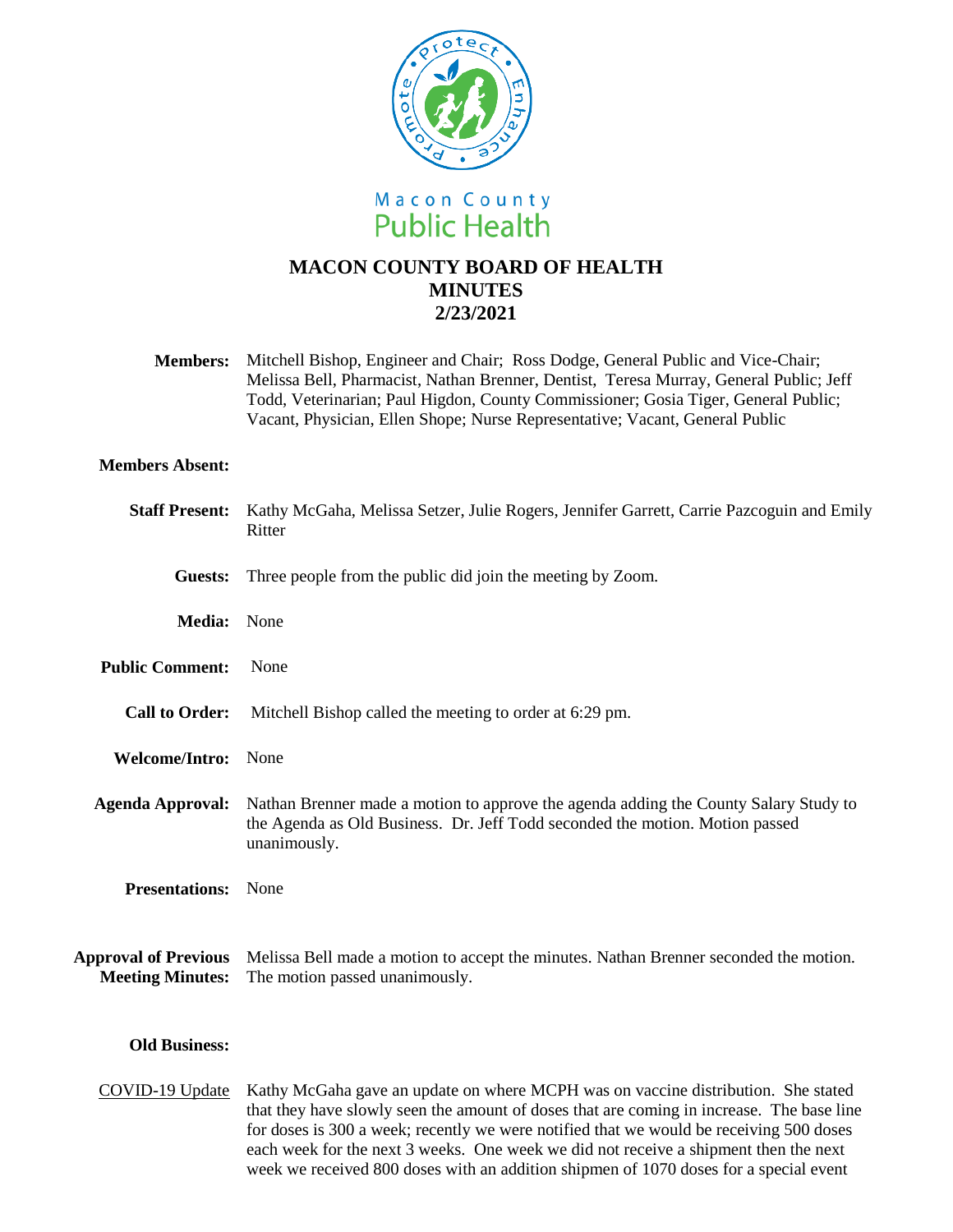that will start on Thursday. These additional doses should help decrease the wait list. 3500 people, ages 65 years and older are still on the waiting list. Ross Dodge asked the question, "if there were one entity that decides how many doses MCPH would receive". Mrs. McGaha stated that DHHS (NC Department of Health and Human Services) is the only entity that makes the allocations for everyone in the state. Mr. Dodge asked about the doses that Walgreen receive. She explained that Walgreens is participating in a federal program, where MCPH is through the state of North Carolina.

On February 24, the Governor will issued the statement for teachers and childcare staff, that he is leaving it up to the county administrator as to when teachers and childcare staff will receive their vaccine. The state has not provided special allocations for teachers. Mrs. McGaha has decided that the normal allocations will continue to go toward, some 65 and older population that are on the wait list. There have been some vial have more doses in them, which show as bonus doses. Those bonus doses and the doses from individuals not showing up to their appointments will go toward the teachers and childcare staff. Mr. Bishop asked if she could put an estimate on how many bonus they are getting each day. Mrs. McGaha stated that it varies, it depends on how many doses they are giving that day and if the vials have more than the expected doses in them. There is just no way to know an exact number. She stated that she does have a list of all staff from the school system that is interested in getting the vaccine. Once they know that they have extra doses available, they will be calling school staff to come in. Some counties have been able to move into group three. Macon County has a higher number of 65 and older, is why our county has not moved into a new group. Mr. Bishop stated that he believes that Mrs. McGaha and the MCPH staff have prioritize the 65 and older wait list very well and now are trying to vaccine the teachers is to be commended.

Ross Dodge made a motion to approve the use of bonus doses for teachers and childcare workers. Melissa Bell seconded the motion. The motion passed unanimously.

Mrs. Garrett stated that the total numbers of COVID cases are \$2943, 58 of those are active positive case. 2855 cases have recovered with 30 deaths. These updated numbers had not published prior to this meeting. Testing numbers have started to fall; they are only testing 15 to 30 people a week now. The public seems to be focusing more on vaccines than testing. Turn around for test results right now is 2 days. Dr. Todd asked if the HD was doing any rapid testing. Mrs. Garrett stated that they were not. One reason is you have to be sick for a while before the rapid test will work. Most of the individuals being tested are due to exposure and they are a-symptomatic. Even if you have a rapid test, you still have to have a PCR. If you have a rapid and it comes back negative, you would still be required to quarantine until the PCR comes back.

Dr. Todd also asked if having the vaccine would affect the test results. Mrs. Garrett stated that having the vaccine does not affect the test results. The vaccine does not protect you from getting the virus it just lessens the effect of the virus.

# County Salary Study Mrs. McGaha stated that the salary study has been the topic of conversation of the Board of Health for months. She stated that the county has signed a contract with a company called Gallagher to do a new salary study. The commissioners have asked that study be complete before the budget is finalized.

#### **New Business:**

Flu Season Update Jennifer Garrett developed a power point that was shown explaining NC Direct. This is where she pulls information for different surveillance and monitoring of different viruses and diseases across the state.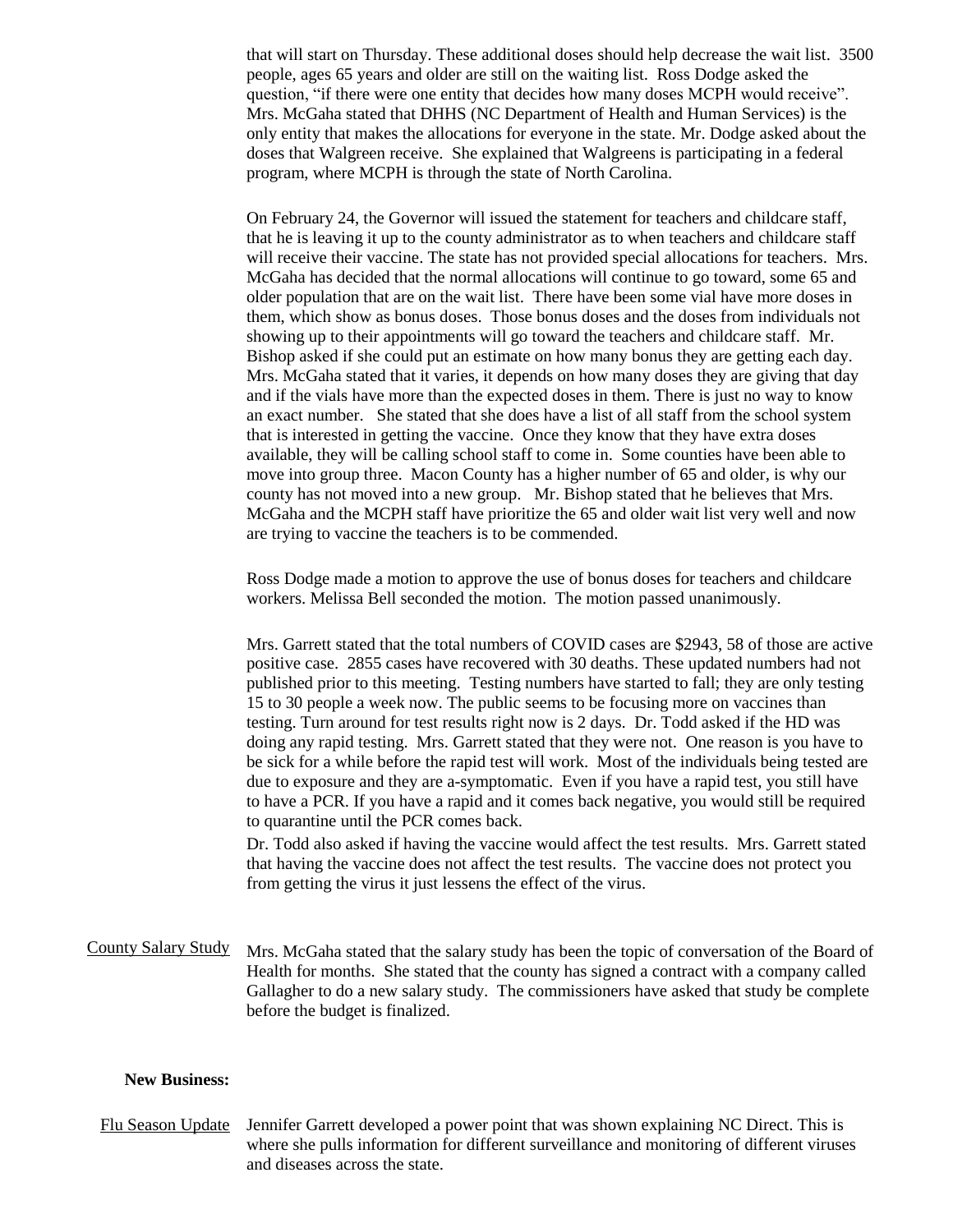# **NC DETECT**

- The North Carolina Department of Health and Human Services (NCDHHS) uses multiple surveillance systems to monitor respiratory diseases across the state. These surveillance systems include information related to outpatient visits, emergency department visits, laboratory data, as well as hospital data from epidemiologists at seven of the state's largest healthcare systems.
- The North Carolina Disease Event Tracking and Epidemiologic Collection Tool (NC DETECT) is North Carolina's statewide, electronic, real-time public health surveillance system. NC DETECT was created to provide early event detection and timely public health surveillance using a variety of secondary data sources, including data from the NC Emergency Departments (EDs).

### **Influenza like illness……**

• Chief complaint or triage notes:

((fever OR febrile OR FUO OR temperature OR Documented Initial ED Temp > 38C) AND (cough or sore throat))

### **COVID Like Illness…..**

- loss of sense of smell / taste or no taste / smell or unable to smell / taste or loss sense of smell / taste or lost taste / smell
- $\bullet$  OR
- ((Chief complaint or triage notes: (cough or shortness of breath or SOB or SHOB or respiratory distress or cannot breathe or cyanosis or difficulty breathing or dyspnea or hypoxia or pleural effusion or pneumonia or stridor)
- AND
- $\blacktriangleright$  (Febrile or fev\* or fvr or temp or chills or rigor or shivers or initial ED temp > 38)) OR

Specific ICD-10-CM codes

#### **Influenza-Associated Deaths Reported in North Carolina (10/3/20-5/8/21)**

- $\blacksquare$  Flu Deaths Week Ending in 02/13 = 0
- $\blacksquare$  Total Flu Deaths = 5
- $\blacktriangleright$  4 deaths were in over age 65 +
- $\bullet$  1 death was age 25-49
- There have been no pediatric deaths to date

## **Influenza Virus Isolate Results for 2020–2021 Season\***

- $\blacktriangleright$  A (unknown) 25
- $\bullet$  2009 A(H1N1) 2
- $\blacktriangleright$  A(H3) 2
- $\bullet$  B (unknown) 8
- $\bullet$  B (Victoria) 1
- $\bullet$  B (Yamagata) 0
- $\blacksquare$  Total 38

#### **Macon County Public Health Flu Distribution and Clinics**

- State Flu: 171
- $\blacktriangleright$  High Dose: 283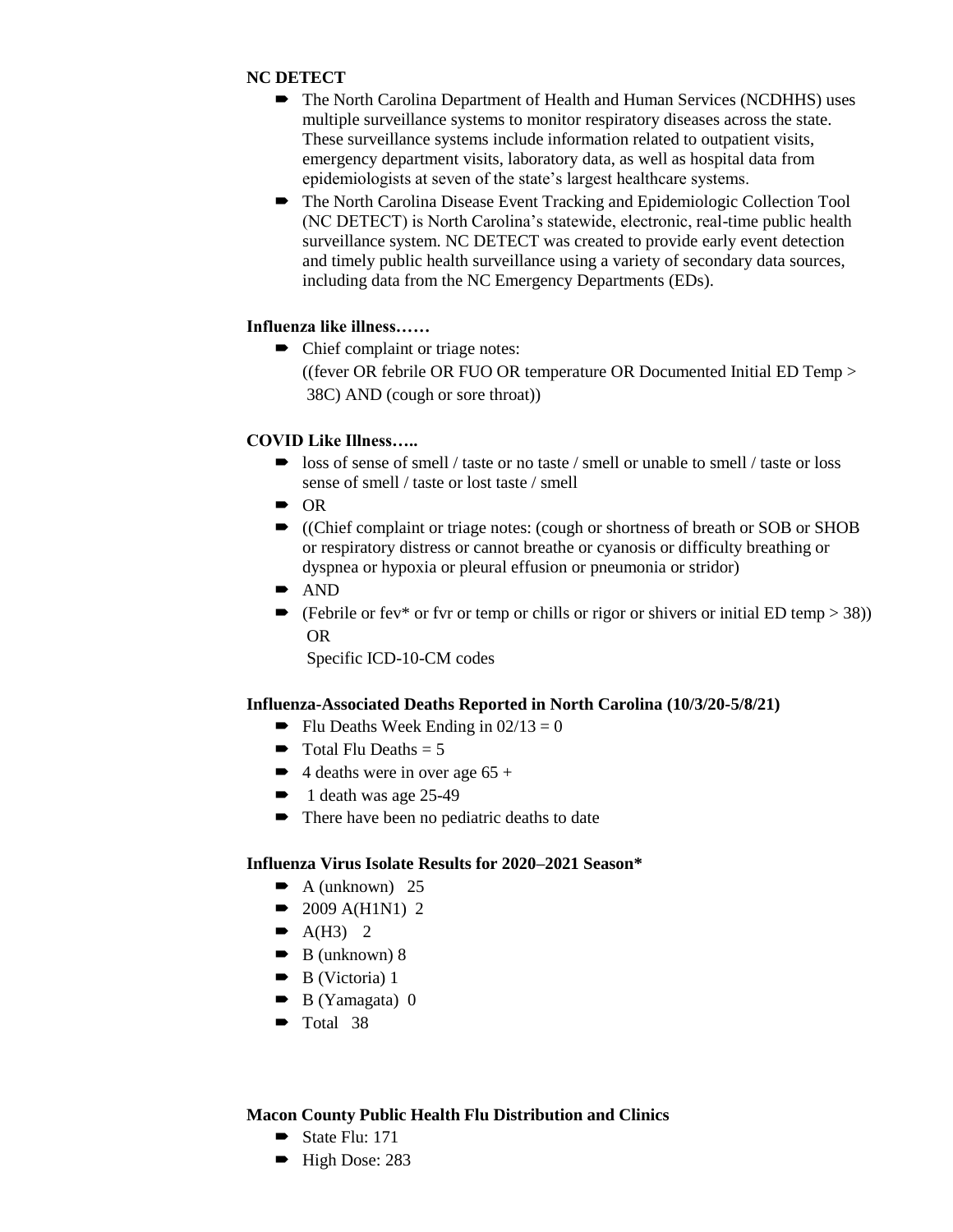- $\blacksquare$  Private Flu: 1021
- Clinics:
- - Off site: MCH (9/2020) and Highlands Flu drive through clinic (10/2020)
- Drive Thru Flu: Clinics October and November 2020 and one clinic December (12/15/20)

Mrs. Garrett hopes they will continue to do the flu clinic as drive through clinics in the future. People very much liked the ability to drive through not having to get out of their vehicle and people have been more diligent in fighting the flu this year.

#### Mid-Year Budget Update Carrie Pazcoguin asked the board members to refer to the two documents handed out to them in regards to expenses and expenditures. Mrs. Pazcoguin stated that everything in green means that line is in good standings for the year. She also explained that they are underspent on most our budgets due to COVID. The focus this budget year has been on COVID instead of their regular services. The two red lines the COVID budget lines are maxed out. The revenue side has mostly red due to COVID. Since the HD has not been able to provide many services due to COVID there has not been much revenue brought in. Overall looking at where revenue sets at this time the HD is doing well, family planning, immunizations are two programs that are still generating revenue along with Environmental Health. Environmental Health's revenue is above average, due to that section being extremely busy. Mrs. McGaha stated that there is COVID money left to spend and we do see more funding coming from the state.

#### Community Health Center Telehealth

Grant

Julie Rogers stated that they have had an opportunity to apply for a grant for school based telehealth center. This would be available for every student in the county to join this program and would have the ability to be seen that same day with a nurse practitioner. They would even be able to have an appointment while at school. This grant is for \$150,000 for each year for 3 years. Mrs. McGaha stated that they just needed to know the board approves of the HD applying for this grant. If they are approved it will be brought back to the board. Mr. Bishop stated that he thinks this is a good opportunity to help the community. Dr. Todd agreed stating, "this is a no brainer". Mrs. McGaha stated that there is revenue to be generated from these services. Mr. Bishop asked if this program would be self-sufficient. Mrs. McGaha stated that after the grant there would be an expense in the future. The grant time period should give them enough time to be up and running and generate the revenue to fund the providers. Julie Rogers stated that they would also have the opportunity to reapply for the grant.

Ross Dodge made the Motion to approve the use of the grant. Jeff Todd seconded that motion. Motion to adjourn passed unanimously.

- **Discussion:** Ross Dodge stated he would be interested in hearing what the role of the Medical Director is at the next meeting.
- **Closed Session:** None
- **Announcements:** None
- **Next Meeting Date:** 3/23/2021